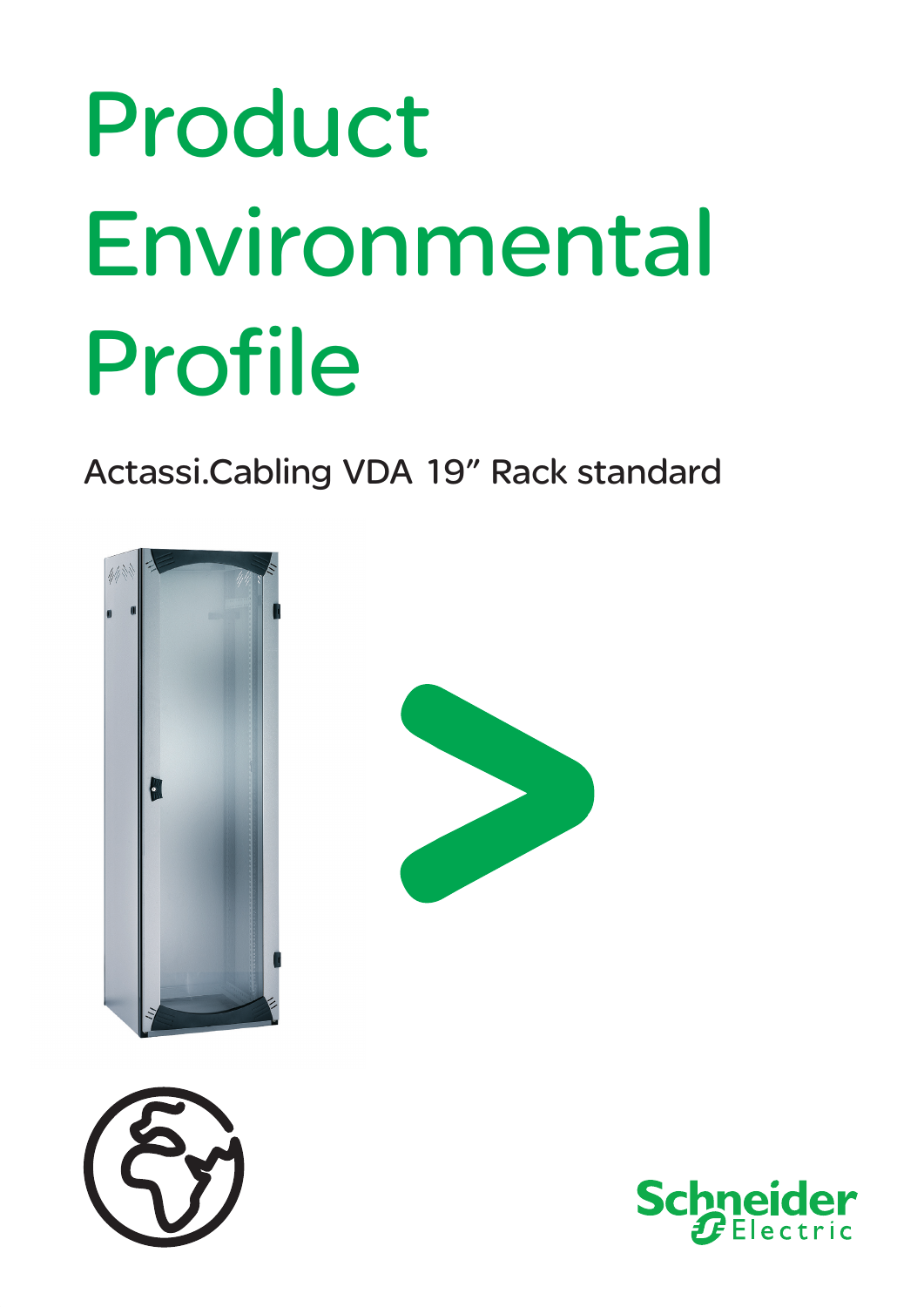The range Actassi.Cabling VDA 19" rack has for main function to protect electrical equipments (computers, telecommunications, brewing…) that it receives. This range is composed of racks standard with and without side panel from 24 U to 47 U.

The representative product used to make the study is Actassi.Cabling VDA 19'' rack 42 U 800\*800\*2000 (Ref.: NSYVDA42U88B).

Environmental impacts of this product took in reference, are representative of the impacts of the other products of the range, produced with the same technology. The environmental analysis has been realized in conformity with ISO14040 standard "Environmental management: life cycle analysis, principle and frame". This analysis takes into account the stages of the life cycle of the product.

## Constitutive materials

The weight of each product of the range is spread from 39 kg to 110 kg without packaging. It is 104 kg for the Actassi.Cabling VDA 19'' rack 42 U 800\*800\*2000 analyzed.

The constituent materials are distributed like this:

| <b>Class</b>   | <b>Matters</b>                           | Weight (g) | $\frac{9}{6}$ |  |
|----------------|------------------------------------------|------------|---------------|--|
| <b>Metals</b>  | Steel                                    | 91888,4    | 88,2%         |  |
|                | Zamak                                    | 207,6      | 0.2%          |  |
| <b>Plastic</b> | Epoxy Resin                              | 1695,6     | 1,6%          |  |
|                | <b>UP Polyester</b>                      | 737,2      | 0.7%          |  |
|                | Acrylonitrile Butadiene<br>Styrene (ABS) | 402,0      | 0,4%          |  |
|                | Polyvinyl Chloride<br>(PVC)              | 330,3      | 0,3%          |  |
| Other          | Glass                                    | 8835,8     | 8,5%          |  |
|                | <b>Total</b>                             | 104165,6   | 99,934%       |  |

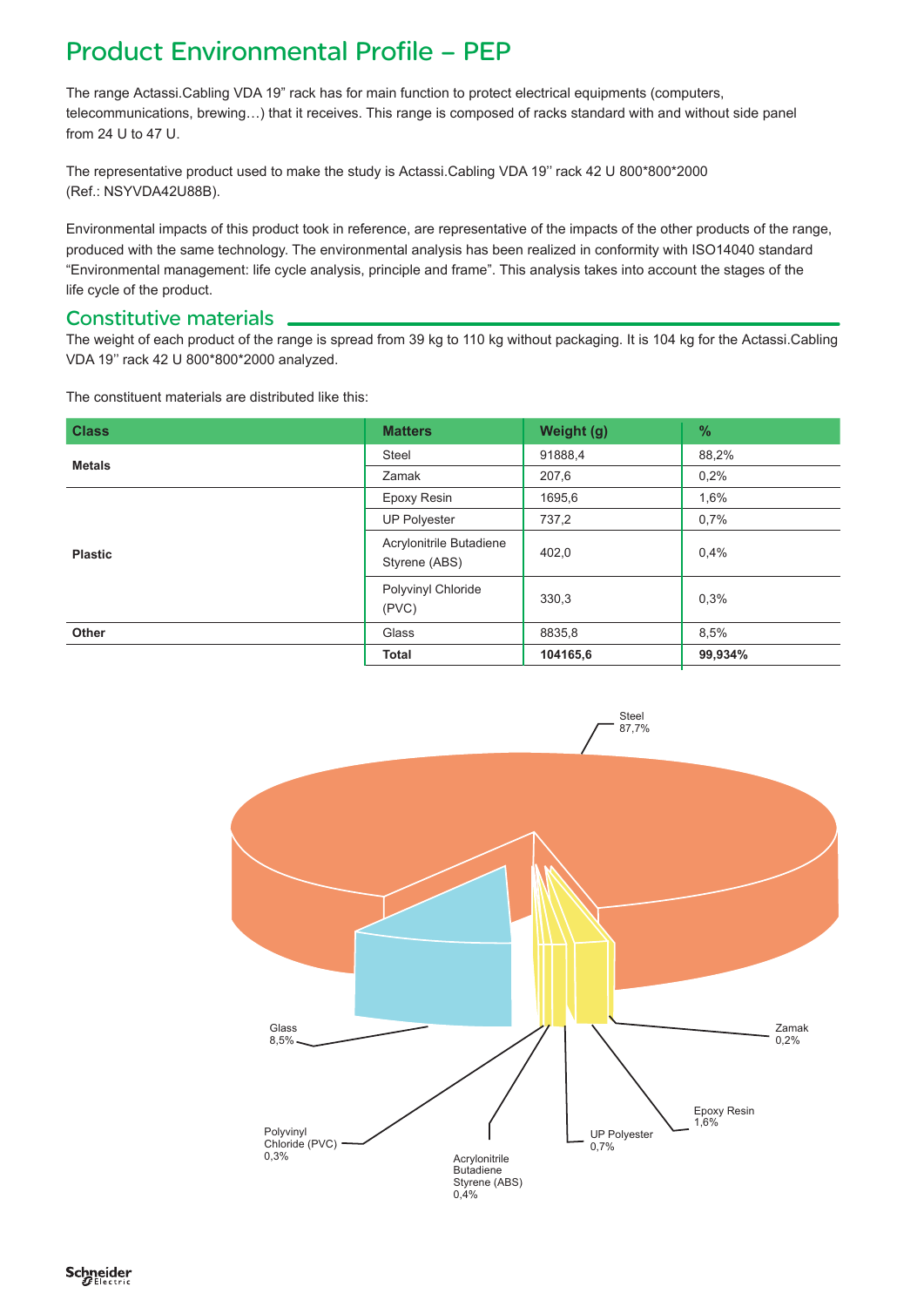All necessary measures are taken by our services, suppliers and subcontractors to ensure that materials used in composition of the range Actassi.Cabling VDA 19'' rack contain no substance banned by the rule when it is placed on the market.

The products are designed in accordance with the requirements of the ROHS directive, (Directive 2002/95/EC of January 27, 2003) and do not contain, over thresholds allowed, lead, mercury, cadmium, hexavalent chromium, or flame retardants (polybrominated diphenyl PBD, polybrominated diphenyl ether PBDE) as mentioned in the directive.

| <b>Manufacturing</b> |                                                                                                                                                                                                                                                                                          |
|----------------------|------------------------------------------------------------------------------------------------------------------------------------------------------------------------------------------------------------------------------------------------------------------------------------------|
|                      | The range Actassi.Cabling VDA 19" rack is manufactured in a Schneider<br>Electric production site which has setting up an environmental<br>management system certified ISO14001.                                                                                                         |
| <b>Distribution</b>  |                                                                                                                                                                                                                                                                                          |
|                      | Packages have been designed to reduce their weight and volume,<br>according to the packaging directive of the European Union.                                                                                                                                                            |
|                      | The weight of the packaging of the Actassi. Cabling VDA 19" rack 42 U<br>800*800*2000 is 12.17 kg. It is composed of cardboard (1.8 kg), wood<br>(9.92 kg) and polyethylene (445 g).                                                                                                     |
|                      | The weight gain packaging is 10% compared to the previous version.                                                                                                                                                                                                                       |
|                      | The flows of product distribution are optimized by the establishment of<br>local distribution centres near the local market areas.                                                                                                                                                       |
| <b>Use</b>           |                                                                                                                                                                                                                                                                                          |
|                      | Actassi.Cabling VDA 19" racks products do not present nuisances<br>involving special precautions (noise, emissions).                                                                                                                                                                     |
| End of life          |                                                                                                                                                                                                                                                                                          |
|                      | At the end of life, products of the range Actassi.Cabling VDA 19"<br>rack must be dismantled in order to better promote the different<br>materials constituent.                                                                                                                          |
|                      | The potential for recycling is more than 90%. This percentage includes<br>metallic materials conform to the ROHS directive, plastics marked.<br>According to the treatment process, the door containing the glass must be<br>separated from the flow to improve the recovery of product. |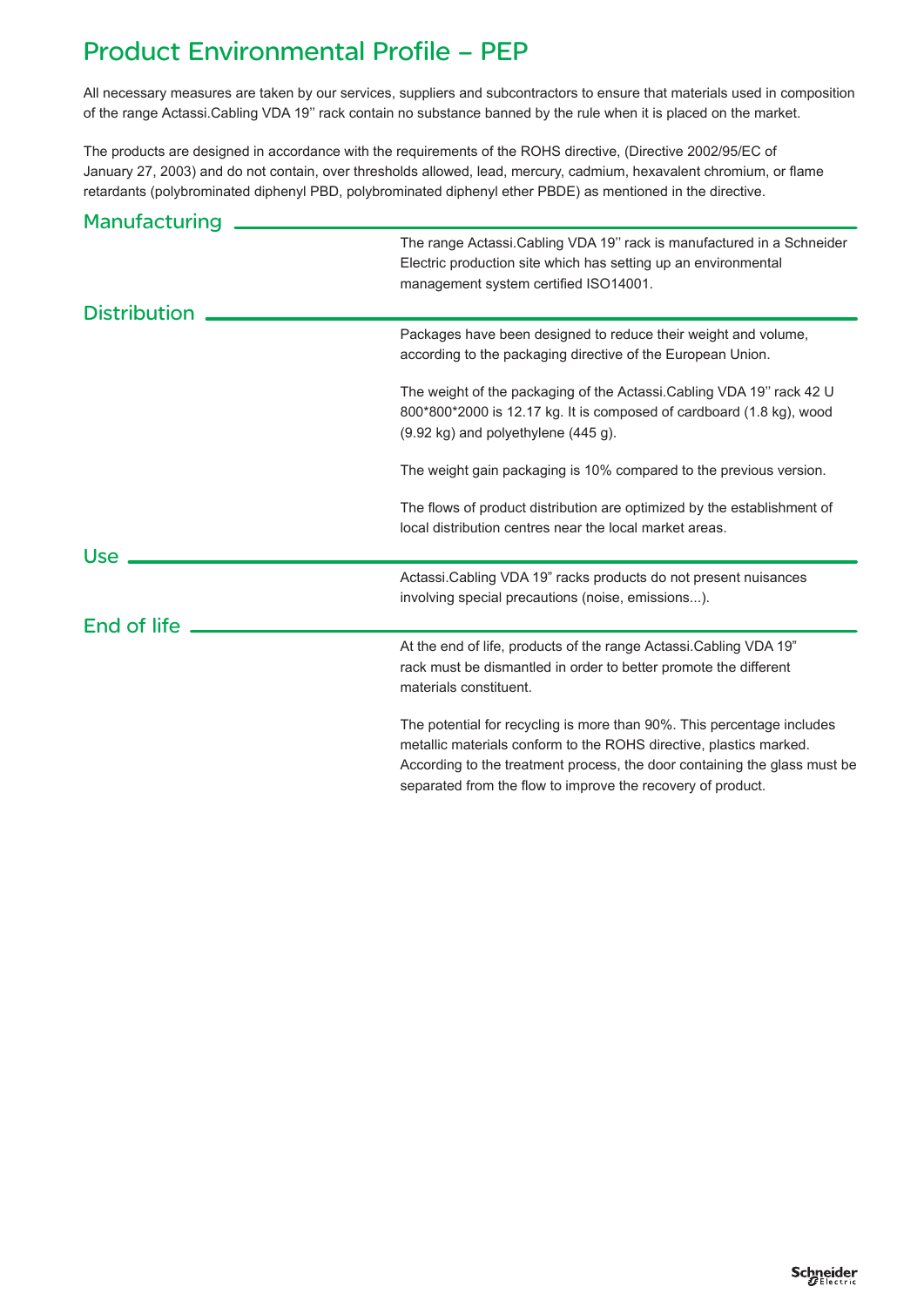## Environmental impacts

The Life Cycle Analysis (LCA) has been realized with the software EIME (Environmental Impact and Management Explorer) version 4.0 and its database version 10.0.

The hypothesis of life of the product is 20 years.

The perimeter analyzed is composed of a Actassi.Cabling VDA 19'' rack 42 U 800\*800\*2000.

Environmental impacts have been analyzed for the phases Manufacturing (M), including the development of raw materials, Distribution (D) and Utilization (U).

Presentation of environmental impacts of the product:

| <b>Environmental indicators</b>     | <b>Unit</b>     | For a Actassi. Cabling 19" rack NSYVDA42U88B |            |            |              |
|-------------------------------------|-----------------|----------------------------------------------|------------|------------|--------------|
|                                     |                 | $S=M+D+U$                                    | M          | D          | U            |
| <b>Raw Material Depletion</b>       | $Y-1$           | 3.1929E-14                                   | 3.1782E-14 | 1.4761E-16 | $0.00E + 00$ |
| <b>Energy Depletion</b>             | MJ              | 3.9529E3                                     | 3.6704E3   | 2.8245E2   | $0.00E + 00$ |
| <b>Water Depletion</b>              | dm3             | 1.8542E3                                     | 1.7619E3   | 92.295     | $0.00E + 00$ |
| <b>Global Warming</b>               | $q \sim CO2$    | 3.2879E5                                     | 3.2221E5   | 6.577E3    | $0.00E + 00$ |
| <b>Ozone Depletion</b>              | $q \sim$ CFC-11 | 3.2173E-2                                    | 2.8224E-2  | 3.9491E-3  | $0.00E + 00$ |
| <b>Air Toxicity</b>                 | m <sub>3</sub>  | 4.7909E7                                     | 4.6177E7   | 1.732E6    | $0.00E + 00$ |
| <b>Photochemical Ozone Creation</b> | $q \sim C2H4$   | 66.226                                       | 60.439     | 5.787      | $0.00E + 00$ |
| <b>Air Acidification</b>            | $q \sim H+$     | 34.3                                         | 33.052     | 1.248      | $0.00E + 00$ |
| <b>Water Toxicity</b>               | dm3             | 7.6051E4                                     | 7.4232E4   | 1.8181E3   | $0.00E + 00$ |
| <b>Water Eutrophication</b>         | $g \sim PO4$    | 7.806                                        | 7.174      | 6.3212E-1  | $0.00E + 00$ |
| <b>Hazardous Waste Production</b>   | kg              | 4.9625E-1                                    | 4.8566E-1  | 1.059E-2   | $0.00E + 00$ |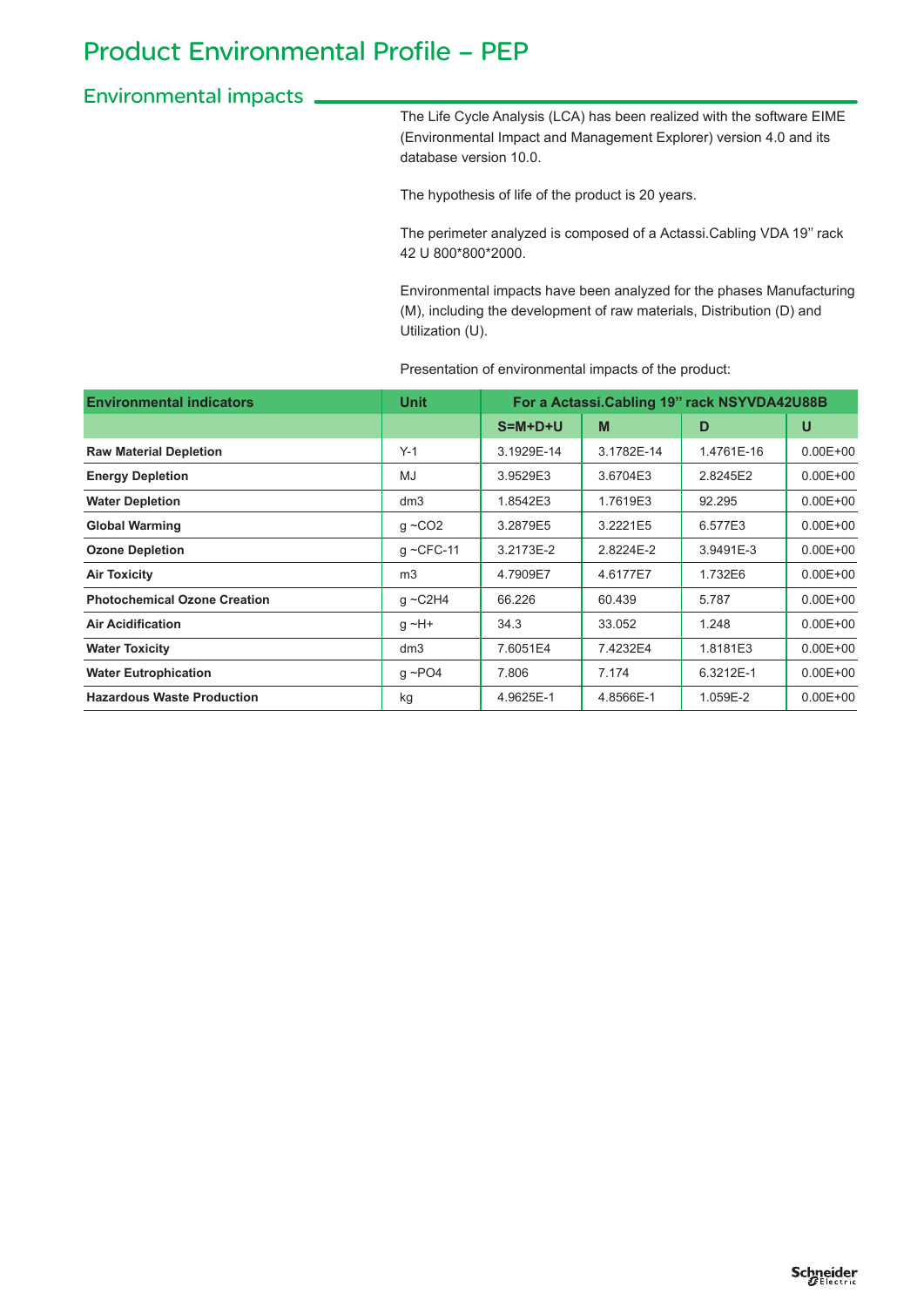#### **Comparison of the environmental impacts of the new range compared to the preceding one**



The life cycle analysis has allowed to notice that the Manufacturing phase (M phase) is the most influence phase of life on the majority environmental indicators and environmental parameters of this phase have been optimized for conception.

The product benefits from a reduction of its mass of steel by 12.5% and therefore its painted surface which reduces its impact on environment, on average of 11% on all environmental indicators taken into account, compared to the previous range.

For other products than the reference product, environmental impacts are proportional to the weight of product, but not for the indicator Raw material depletion, which is proportional to the weight of ZAMAK and ABS.

### System approach

The products designed in compliance with the ROHS directive (2002/95/EC of January 27, 2003), they can be integrated without restriction to equipment or installation that would be submitted directly to this regulation.

NB: environmental impacts of the product depend on the conditions of installation and use of the product.

The values of environmental impacts listed in the table above are valid only within the frame specified and can not be directly used to determine the environmental balance of the facility.

This document is based on the ISO14020 standard on the general principles of environmental statements and on the ISO14025 standard environmental statements type III.